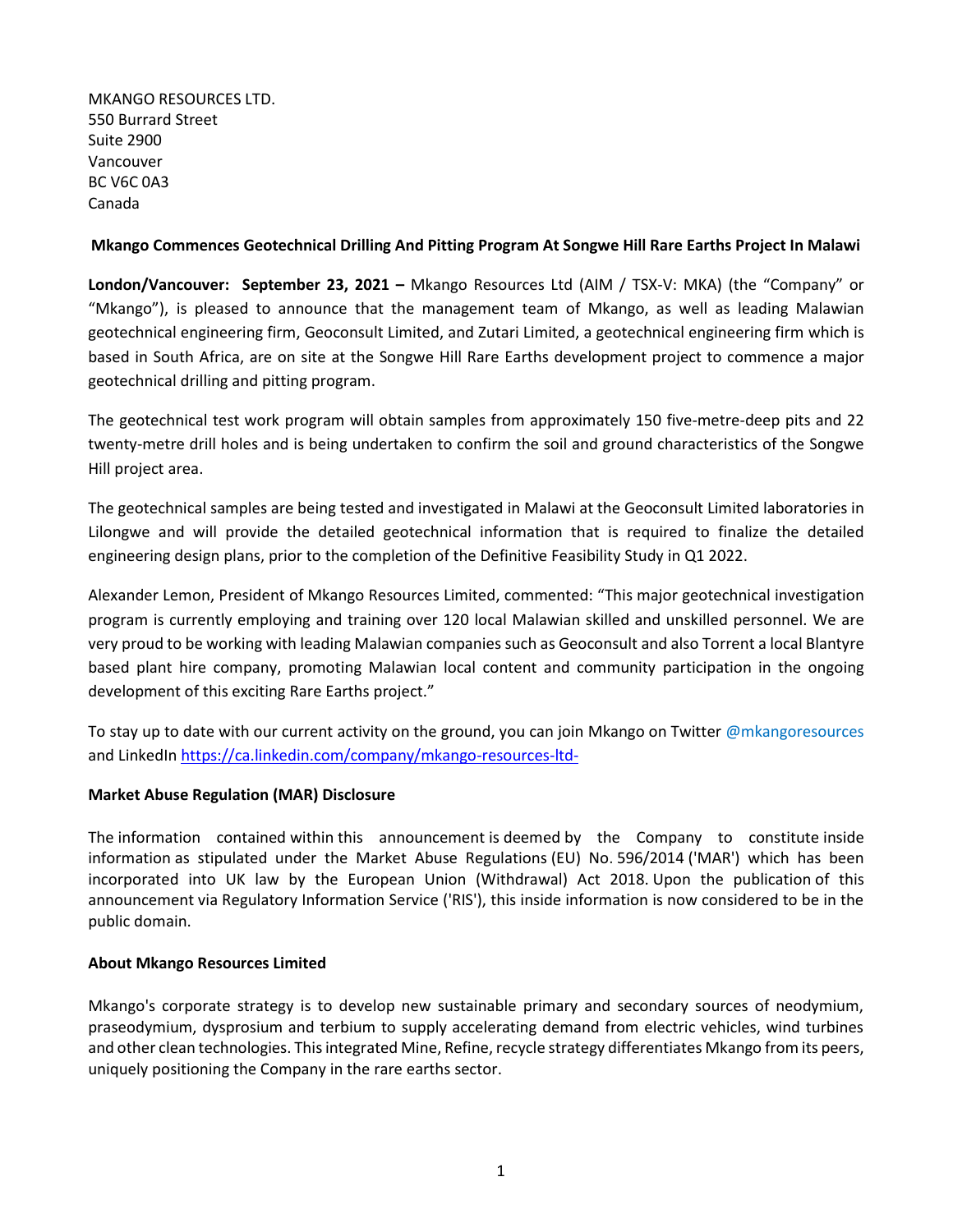Mkango is developing Songwe Hill in Malawi with a Feasibility Study targeted for completion in Q1 2022. Malawi is known as "The Warm Heart of Africa", a stable democracy with existing road, rail and power infrastructure, and new infrastructure developments underway.

In parallel, Mkango recently announced that Mkango and Grupa Azoty PULAWY, Poland's leading chemical company and the second largest manufacturer of nitrogen and compound fertilizers in the European Union, have agreed to work together towards development of a rare earth Separation Plant at Pulawy in Poland. The Separation Plant will process the purified mixed rare earth carbonate produced at Songwe.

Through its ownership of Maginito [\(www.maginito.com\)](http://www.maginito.com/), Mkango is also developing green technology opportunities in the rare earths supply chain, encompassing neodymium (NdFeB) magnet recycling as well as innovative rare earth alloy, magnet, and separation technologies. Maginito holds a 25% interest in UK rare earth (NdFeB) magnet recycler, HyProMag [\(www.hypromag.com\)](http://www.hypromag.com/) with an option to increase its interest to 49%.

Mkango also has an extensive exploration portfolio in Malawi, including the Mchinji rutile project, in addition to the Thambani uranium-tantalum-niobium-zircon project and Chimimbe nickel-cobalt project.

For more information, please visit www.mkango.ca .

### **Cautionary Note Regarding Forward-Looking Statements**

This news release contains forward-looking statements (within the meaning of that term under applicable securities laws) with respect to Mkango, its business, the Separation Plant and Songwe. Generally, forward looking statements can be identified by the use of words such as "plans", "expects" or "is expected to", "scheduled", "estimates" "intends", "anticipates", "believes", or variations of such words and phrases, or statements that certain actions, events or results "can", "may", "could", "would", "should", "might" or "will", occur or be achieved, or the negative connotations thereof. Readers are cautioned not to place undue reliance on forward-looking statements, as there can be no assurance that the plans, intentions or expectations upon which they are based will occur. By their nature, forward-looking statements involve numerous assumptions, known and unknown risks and uncertainties, both general and specific, that contribute to the possibility that the predictions, forecasts, projections and other forward-looking statements will not occur, which may cause actual performance and results in future periods to differ materially from any estimates or projections of future performance or results expressed or implied by such forward-looking statements. Such factors and risks include, without limiting the foregoing, governmental action relating to COVID-19, COVID-19 and other market effects on global demand and pricing for the metals and associated downstream products for which Mkango is exploring, researching and developing, factors relating the development of the Separation Plant, including the outcome and timing of the completion of the feasibility studies, cost overruns, complexities in building and operating the Separation Plant, changes in economics and government regulation, the positive results of a feasibility study on Songwe Hill and delays in obtaining financing or governmental approvals for, and the impact of environmental and other regulations relating to, Songwe Hill and the Separation Plant. The forward-looking statements contained in this news release are made as of the date of this news release. Except as required by law, the Company disclaims any intention and assumes no obligation to update or revise any forward-looking statements, whether as a result of new information, future events or otherwise, except as required by applicable law. Additionally, the Company undertakes no obligation to comment on the expectations of, or statements made by, third parties in respect of the matters discussed above.

# **For further information on Mkango, please contact: Mkango Resources Limited**

William Dawes **Alexander Lemon**